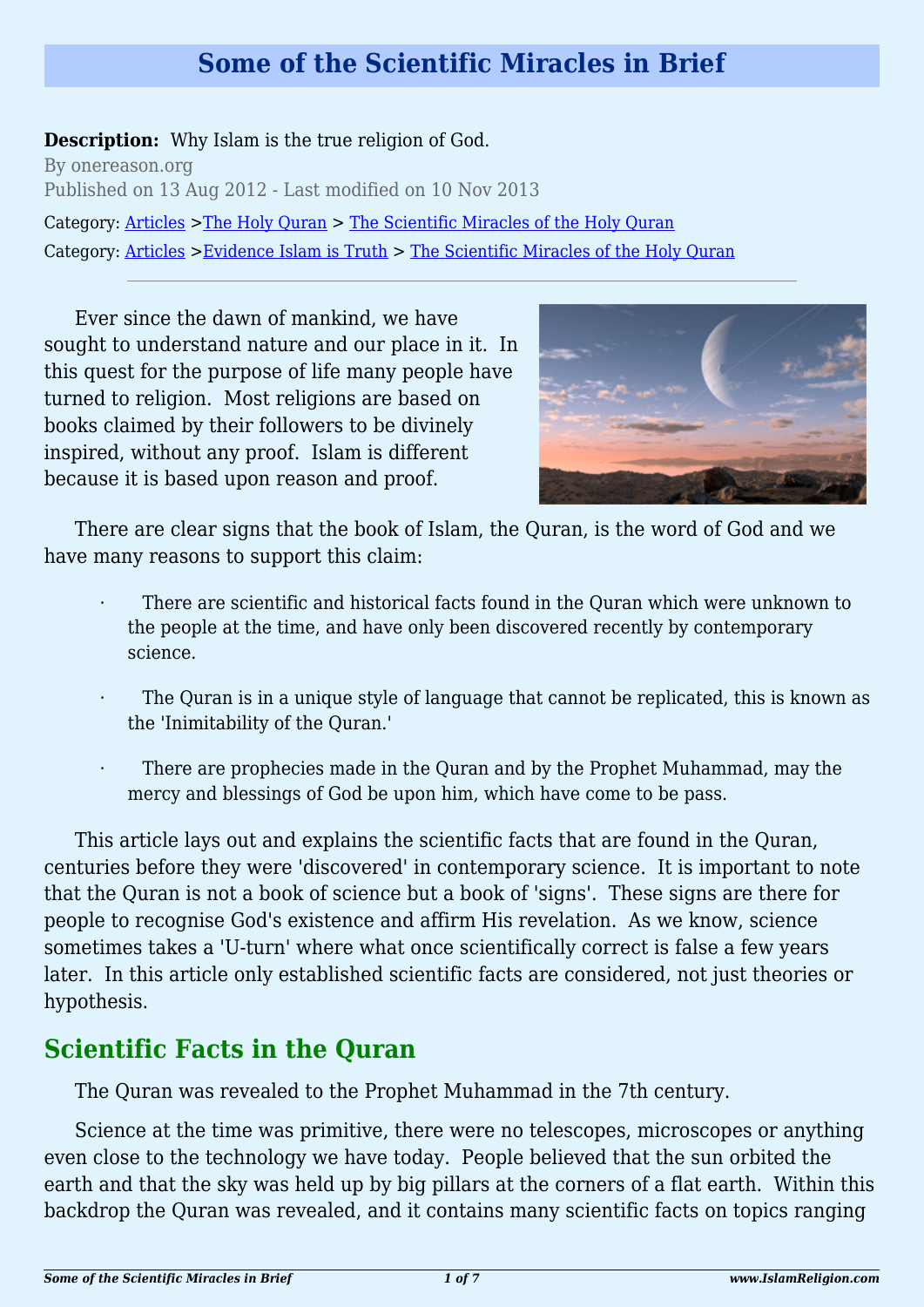from astronomy to biology, geology to sociology.

<span id="page-1-0"></span>Some people may claim that the Quran was changed as new scientific facts were discovered but this cannot be the case because it is a historically documented fact that the Ouran is preserved in its original language<sup>[1]</sup>. The Ouran was written down and memorised by people during the lifetime of the Prophet Muhammad. One of the copies of the Quran which was written a few years after the death of the Prophet Muhammad is preserved in a museum in Uzbekistan. This copy is over 1400 years old and is exactly the same as the Arabic Quran that we have today $[2]$ .

<span id="page-1-1"></span>The following are nine scientific facts found in the Quran:

# **1. Origin of Life**

Water is essential for all living things. We all know that water is vital to life but the Quran makes a very unusual claim:

#### **We made every living thing from water? Will they not believe? (Quran 21:30)**

<span id="page-1-2"></span>In this verse water is pointed out as the origin of all life. All living things are made of cells. We now know that cells are mostly made up of water  $[3]$ . For example, 80% of the cytoplasm (basic cell material) of a standard animal cell is described as water in biology textbooks.

The fact that living things consist mostly of water was discovered only after the invention of the microscope. In the deserts of Arabia, the last thing someone would have guessed is that all life came from water.

### **2. Iron**

Iron is not natural to the earth. It did not form on the earth but came down to earth from outer space. This may sound strange but it's true. Scientists have found that billions of years ago the earth was stuck by meteorites. These meteorites were carrying Iron from distant stars which had exploded $[4]$ .

<span id="page-1-3"></span>The Quran says the following on the origin of Iron:

#### **"We sent down Iron with its great inherent strength and its many benefits for humankind." (Quran 57:25)**

God uses the words 'sent down' for Iron. It is clear from the verse that Iron is not an earthly material, but was sent down for the benefit of humanity. The fact that Iron came down to earth from outer space is something which could not be known by the primitive science of the 7th century.

# **3. Sky's Protection**

The sky plays a crucial role in protecting the earth. The sky protects the earth from the lethal rays of the sun. If the sky did not exist then the sun's radiation would have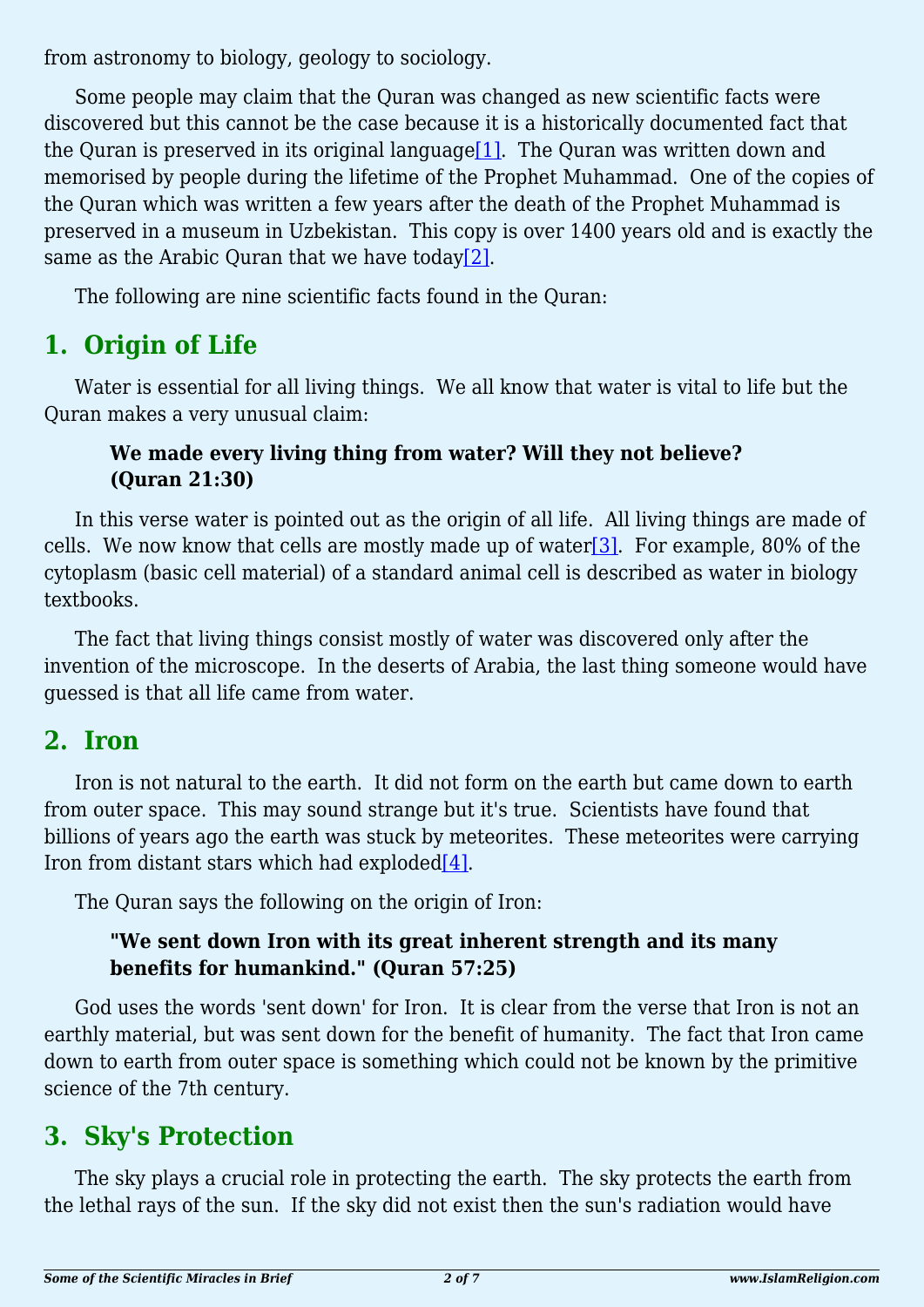killed off all life on earth. It also acts like a blanket wrapped around the earth, to protect it from the freezing cold of space. The temperature just above the sky is approximately -270oC. If this temperature was to reach earth then the planet would freeze over instantly. The sky also protects life on earth by warming the surface through heat retention (greenhouse effect), and reducing temperature extremes between day and night [\[5\].](#page-5-4) These are some of the many protective functions of the sky.

<span id="page-2-0"></span>The Quran asks us to consider the sky in the following verse:

#### **"We made the sky a protective ceiling. And yet they are turning away from Our signs!" (Quran 21:32)**

The Quran points to the sky's protection as a sign of God. The protective properties of the sky were discovered by scientific research conducted in the 20th century.

### **4. Mountains**

The Quran draws our attention to a very important characteristic of mountains:

#### **"Did We not make the earth a resting place? And the mountains as stakes?" (Quran 78:6-7)**

The Quran indicates that mountains have deep roots by using the word stakes to describe them. In fact mountains do have deep roots, and the word stakes is an accurate description for them. A book titled 'Earth' by Geophysicist Frank Press explains that mountains are like stakes, and are buried deep under the surface of the earth. Mount Everest (pictured below), the height of which is approximately 9 km above ground, has a root deeper than 125 km.

<span id="page-2-1"></span>The fact that mountains have deep 'stake' like roots was not known, until after the development of the theory of plate tectonics in the beginning of the 20th century.<sup>[\[6\]](#page-5-5)</sup>

## **5. Expansion of the Universe**

At a time when the science of Astronomy was still primitive, the expansion of the universe was described in Quran:

#### **"And it is We who have built the Universe with [Our creative] power and keep expanding it." (Quran 51:47)**

The fact that the universe is expanding was discovered in the last century. The physicist Stephen Hawking in his book 'A Brief History of Time' writes, "The discovery that the universe is expanding was one of the great intellectual revolutions of the 20th century.".

The Quran mentioned the expansion of the universe even before the invention of the telescope!

# **6. Sun's Orbit**

In 1512 the astronomer Nicholas Copernicus put forward his theory that the Sun is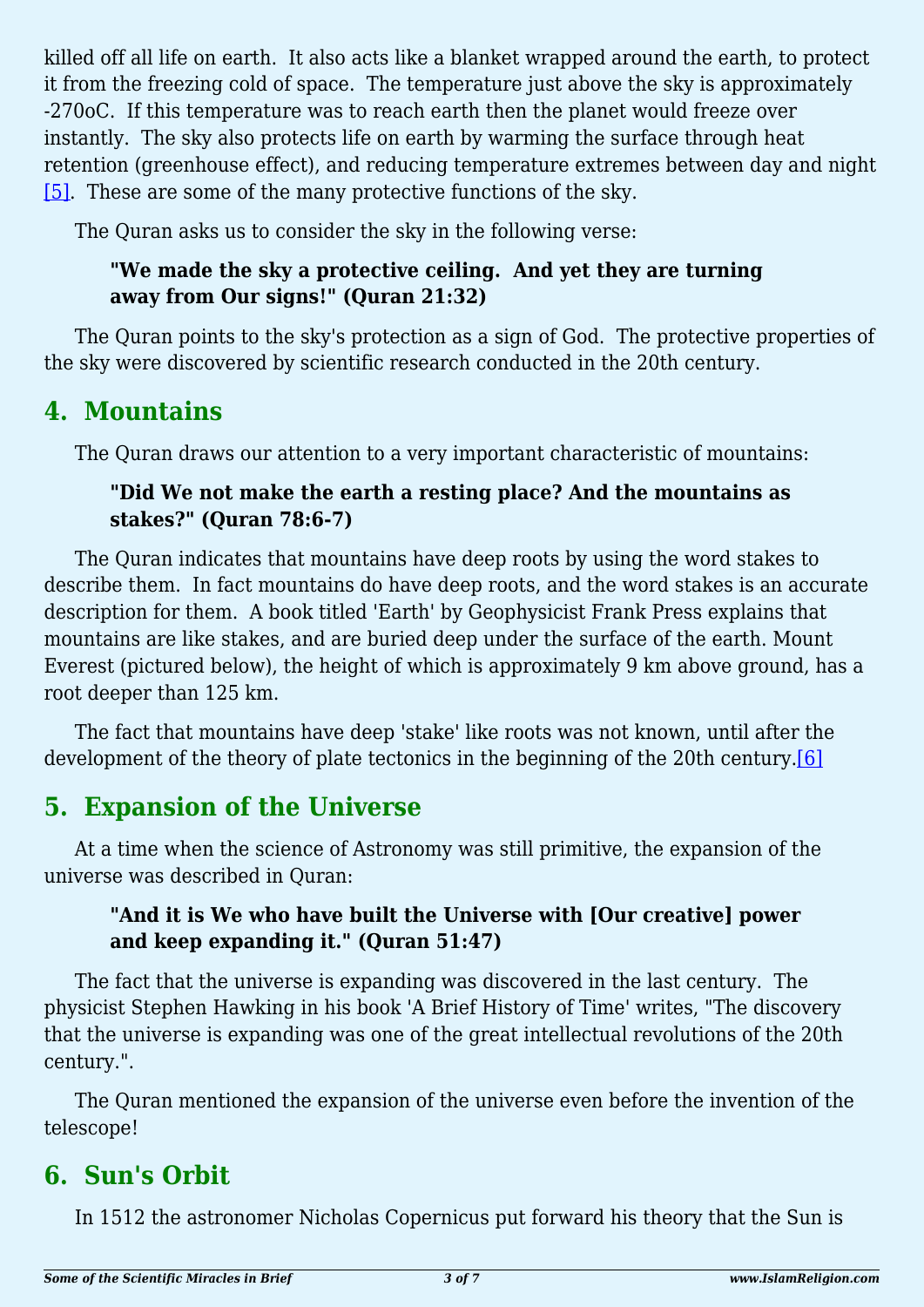motionless at the centre of the solar system, and that the planets revolve around it. The belief that the Sun is stationary was widespread amongst astronomers until the 20th century. It is now a well-established scientific fact that the Sun is not stationary, but is moving in an orbit around the centre of our Milky Way galax[y\[7\].](#page-5-6)

<span id="page-3-0"></span>The Quran mentions the orbit of the Sun:

#### **"It is He who created night and day, the Sun and the Moon, each floating in its orbit." (Quran 21:33)**

The Quran would have been wrong according to astronomers just a couple of decades ago. But we now know that the Quranic account of the Sun's motion is consistent with modern Astronomy.

### **7. The Ocean**

The Quran uses imagery to covey its deep meanings, here it describes the state of the unbelievers as:

#### **"Darkness out in a deep ocean which is covered by waves, above which are waves, above which are clouds, layers of darkness, one upon the other. When one puts out his hand [therein], he can hardly see it. Those God gives no light to, they have no light." (Quran 24:40)**

<span id="page-3-1"></span>It is commonly thought that waves only occur on the surface of the ocean. However oceanographers have discovered that there are internal waves that take place below the surface of the ocean. These waves are invisible to the human eye, and can only be detected by specialist equipment<sup>[\[8\]](#page-5-7)</sup>. The Quran mentions darkness in a deep ocean above which are waves, above which are waves, then clouds above that. This description is not only remarkable because it describes the internal waves in the ocean, but also because it describes darkness deep in the ocean. A human being can dive no more than 70 metres without breathing equipment. Light is present at that depth, but if we go down 1000 metres it is completely dark $[9]$ . 1400 years ago there were no submarines or specialist equipment to discover internal waves or the darkness deep inside the oceans.

## <span id="page-3-2"></span>**8. Lying and Movement**

There was a cruel oppressive tribal leader named Abu Jahl who lived during the time of Prophet Muhammad, may the mercy and blessings of God be upon him. God revealed a verse of the Quran to warn him:

#### **"No Indeed! If he does not stop, We will seize him by the forehead, his lying, sinful forehead." (Quran 96:15-16)**

God does not call this person a liar, but calls his forehead (the front part of the brain) 'lying' and 'sinful', and warns him to stop.

<span id="page-3-3"></span>This verse is significant for two reasons. The first is that the front part of our brain is responsible for voluntary movemen[t\[10\]](#page-5-9).This is known as the frontal lobe. A book titled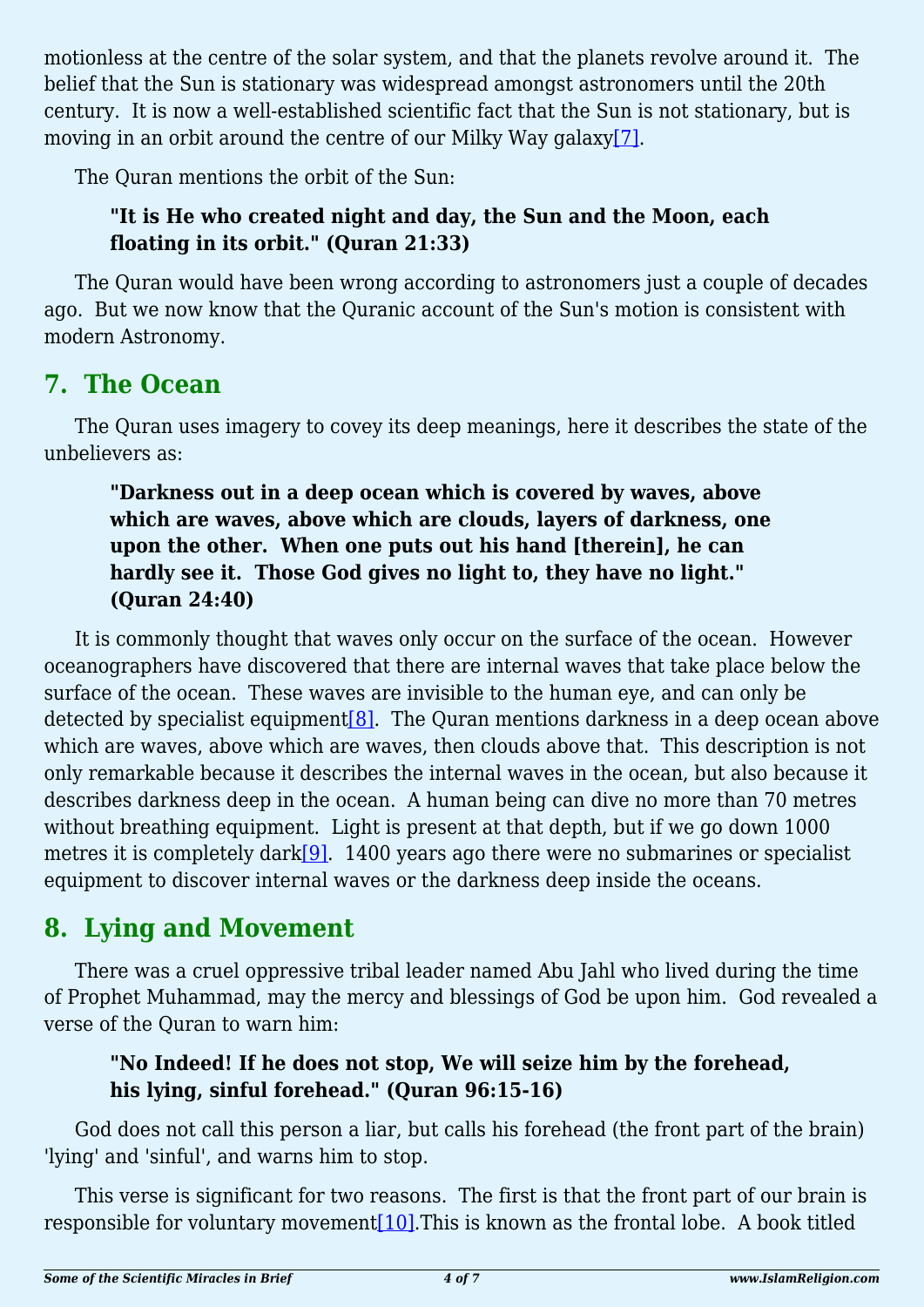<span id="page-4-0"></span>'Essentials of Anatomy and Physiology' which includes the results of research on the functions of this area states: The motivation and the foresight to plan and initiate movements occur in the anterior portion of the frontal lobes, the prefrontal area [\[11\].](#page-5-10) The part of the brain that is responsible for movement is said to be seized if the man does not stop.

<span id="page-4-1"></span>Secondly, numerous studies have shown that this same region (frontal lobe) is responsible for the lying function of the brain[\[12\].](#page-5-11) One such study at the University of Pennsylvania in which volunteers were asked questions during a computerized interrogation, it was found that when the volunteers were lying there was significantly increased activity in the prefrontal and premotor cortices (frontal lobe region) $[13]$ .

<span id="page-4-2"></span>The front part of the brain is responsible for movement and lying. The Quran links movement and lying to this area. These functions of the frontal lobe were discovered with medical imaging equipment which was developed in the 20th century.

### **9. Pain Receptors**

<span id="page-4-3"></span>For a long time it was thought that the sense of feeling and pain was dependent on the brain. However it has been discovered that there are pain receptors present in the skin [\[14\]](#page-5-13). Without these pain receptors, a person would not be able to feel pain.

Consider the following verse on pain:

#### **"We shall send those who reject Our revelations to the (Hell) Fire. When their skins have been burned away, We shall replace them with new ones so that they may continue to feel the pain: God is Almighty, All-Wise." (Quran 4:56)**

God tells the people who reject his message that when they are in Hell and their skins are burnt off (so they can't feel any pain), he will give them new skins so that they continue to feel the pain.

The Quran makes it clear that pain is dependent upon on the skin. The discovery of pain receptors in the skin is a fairly recent discovery for Biology.

## **Conclusion**

These are just some of the many scientific facts found in the Quran. It is important to note that the Quran is not a book of science, but that it is consistent with science. To claim that scientific facts in the Quran are due to coincidence would be irrational. The best explanation is that God revealed this knowledge to the Prophet Muhammad.

Just like the Quran contains knowledge about the natural world, it also contains information about the inner dimensions of our souls. It relates to our feelings, wants and needs. The Quran informs us that we have a purpose in life, and that following God's guidance will lead us to inner peace in this life, and Paradise in the hereafter. And that rejection of his message will lead to depression in this life and Hellfire after death.

#### **"We shall show them Our signs in the Universe and within**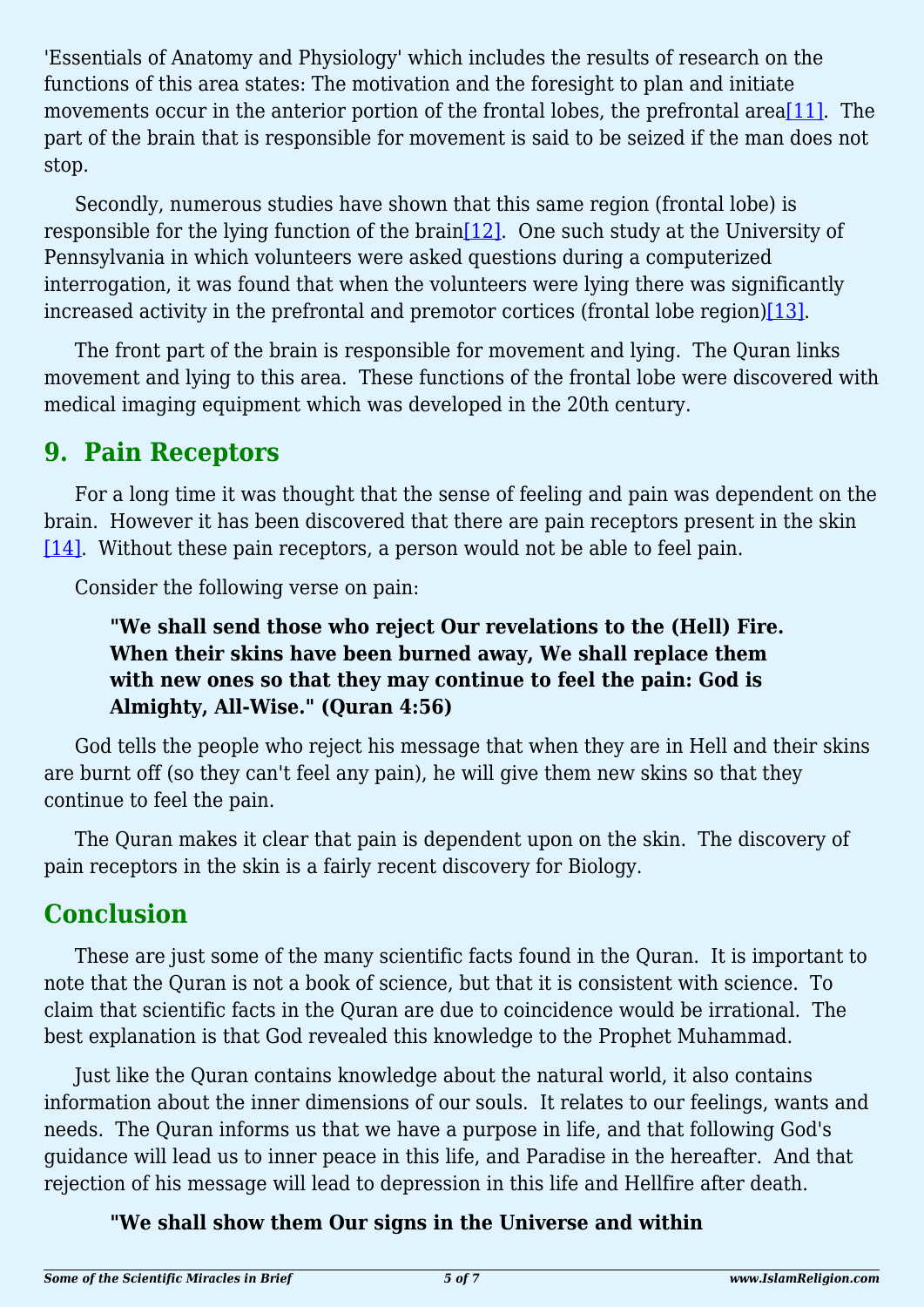#### **themselves, until it becomes clear to them that this is the Truth. Is it not enough that your Lord is the witness of all things?" (Quran 41:53)**

<span id="page-5-0"></span>Endnotes:

[\[1\]](#page-1-0) The Magnificent Qur'an: A Unique History of Preservation

<span id="page-5-1"></span>[\[2\]](#page-1-1) (http://news.bbc.co.uk/1/hi/world/asia-pacific/4581684.stm)

<span id="page-5-2"></span>[\[3\]](#page-1-2) Bruce Alberts, Essential Cell Biology

<span id="page-5-3"></span>[\[4\]](#page-1-3) M. E. Walrath, History of the Earth's Formation

<span id="page-5-4"></span>[\[5\]](#page-2-0) Joseph M. Moran, Meteorology: the Atmosphere and the Science of Weather [7] Terry A. Hicks, How Do Mountains Form? [8] Frank Press and Raymond Siever, Earth

<span id="page-5-5"></span>[\[6\]](#page-2-1) Naomi Oreskes, Plate Tectonics: An Insider's History Of The Modern Theory Of The Earth [10] Stephen Hawking, A Brief History Of Time

<span id="page-5-6"></span>[\[7\]](#page-3-0) Lambert M. Surhone, Orbital Period: Orbit, Sun, Earth, Conjunction, Orbital Node, Apsis, Semi-Major Axis

<span id="page-5-7"></span>[\[8\]](#page-3-1) M. Grant Gross, Oceanography: A View of Earth

<span id="page-5-8"></span>[\[9\]](#page-3-2) Danny Elder, Oceans

<span id="page-5-9"></span>[\[10\]](#page-3-3) (http://www.ncbi.nlm.nih.gov/pubmed/2289137)

<span id="page-5-10"></span>[\[11\]](#page-4-0) Rod R. Seeley, Essentials of Anatomy & Physiology

<span id="page-5-11"></span>[\[12\]](#page-4-1) (http://cercor.oxfordjournals.org/content/20/1/205.full.pdf)

<span id="page-5-12"></span>[\[13\]](#page-4-2) (http://www.americanscientist.org/issues/pub/2002/3/diogenes-new-lamp)

<span id="page-5-13"></span>[\[14\]](#page-4-3) Michael Darmon, Molecular Biology of the Skin: The Keratinocyte